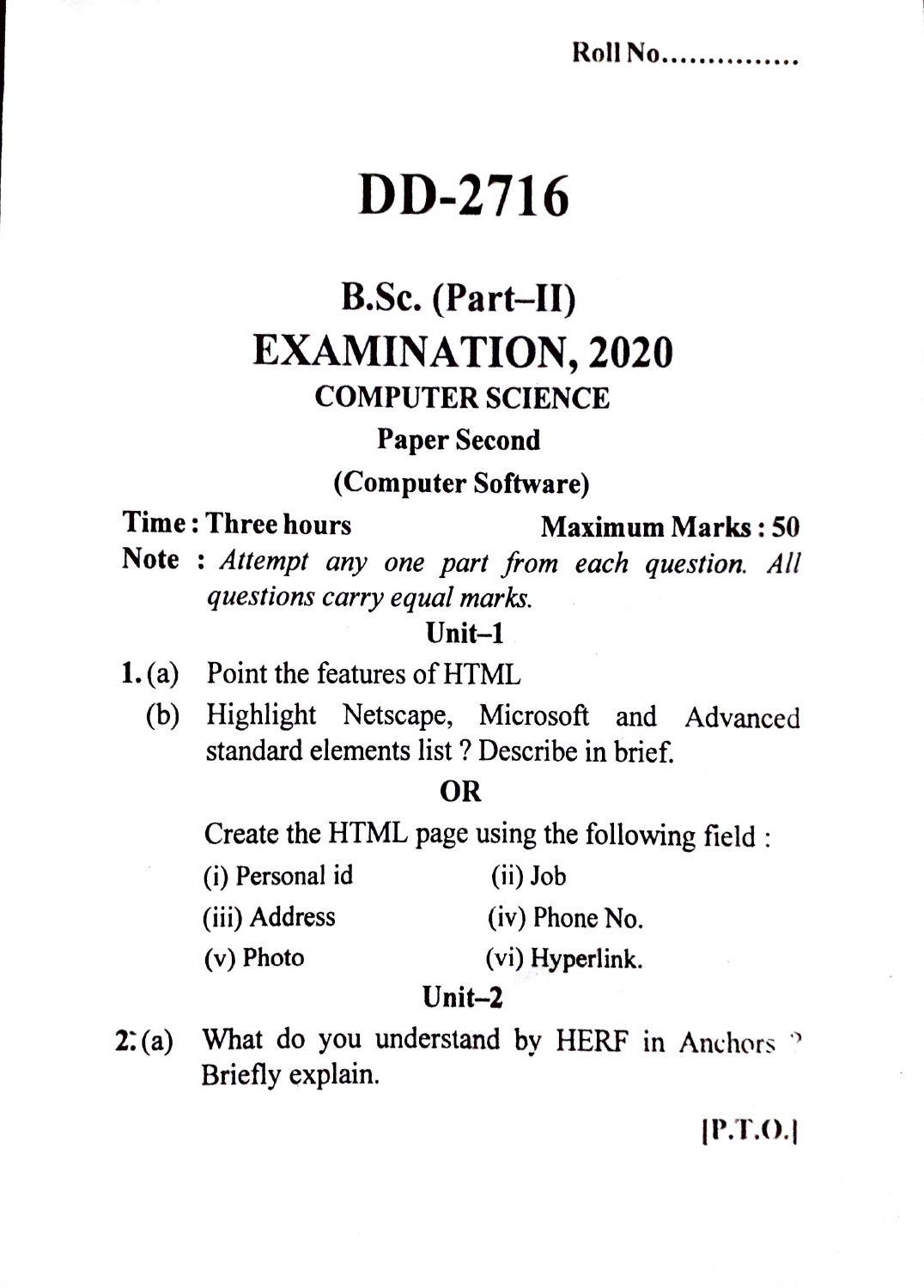(b) Specify IMg tag in HTML. Highlight its features.

#### OR

- Briefly describe element and attributes in context  $(a)$ with images.
- How frames are designed in HTML. Discuss in brief  $(b)$ with example.

### $Unit-3$

- What do you understand by Inline function ? Explain  $3. (a)$ with example.
	- $(b)$ What do you understand by Inheritance ? Explain.

### **OR**

- How function overloading differs from other member  $(a)$ function ? Explain.
- Explain object and class with suitable example. (b)

#### Unit-4

- What do you understand by Friend function ? Explain  $4. (a)$ with example.
	- Write a brief note on class destructor and access  $(b)$ specifier.

# **OR**

- Explain constructor with suitable example.  $(a)$
- $(b)$ What do you mean by overriding Member function?